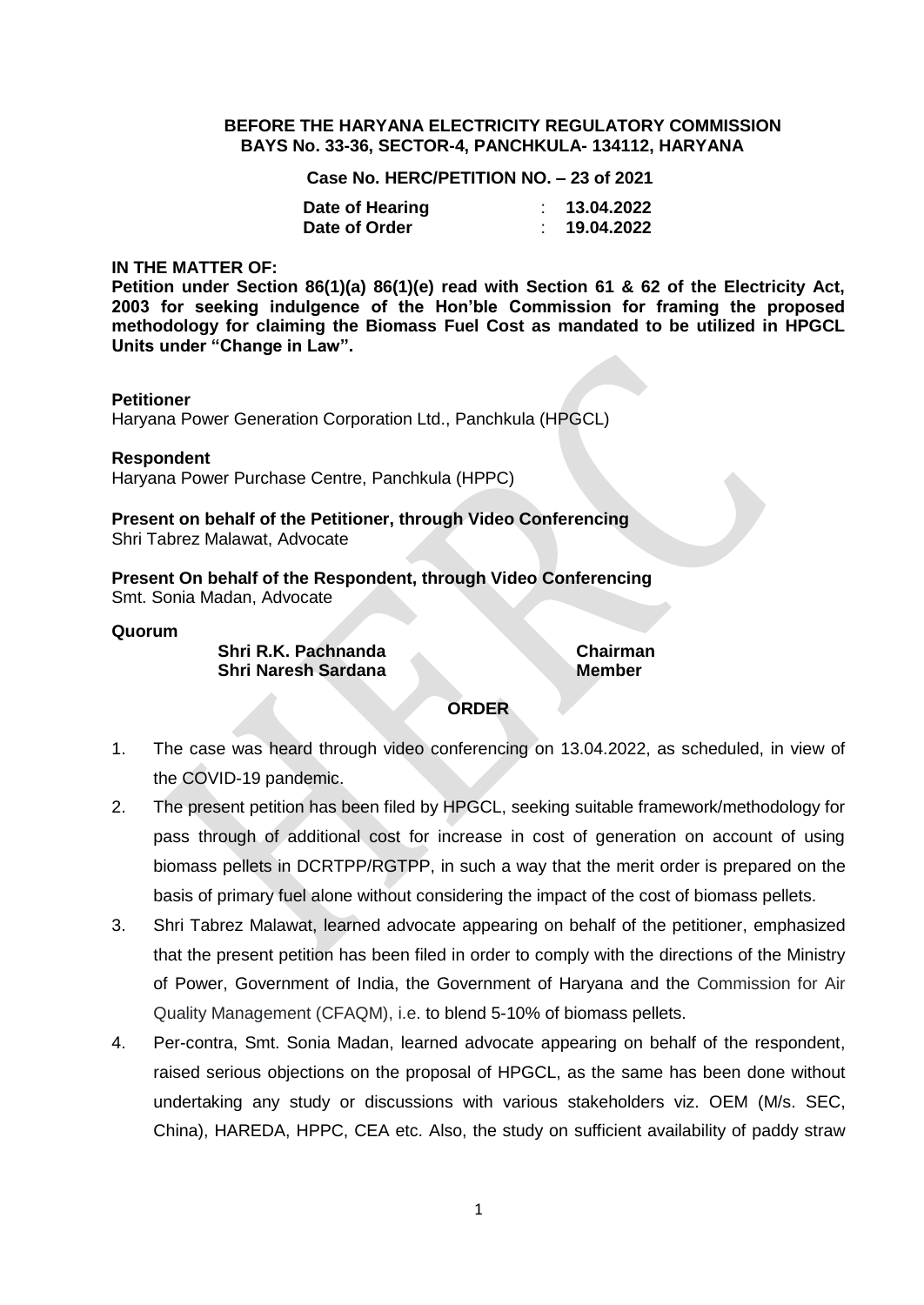in form of torrefied pellets, in the State of Haryana, to make it financially viable was also not done by HPGCL.

- 5. The Commission heard the parties at some length. It is observed that the following additional information was sought, vide its interim order dated 23.02.2022:
	- a) The detailed explanation, other than the compliance of directions given by various authorities, for placing order and procuring 65.210 MT & 64 MT of biomass torrefied pellets for DCRTPP & RGTPP, respectively, without obtaining prior approval of the Commission.
	- b) The date of procurement along with date of utilization of torrefied pellets, in the power plants.
	- c) The results in terms of financial as well as operational parameters, upon the utilization of torrefied pellets, in its power plants at DCRTP and RGTPS.
	- d) Justification of placing order for procuring torrefied pallets at a rate (i.e. Rs. 8,390/MT/Rs. 8400/MT with GCV of 4500 kCal/kg +-100) which is higher than the rate at which NTPC procured torrefied pellets (i.e. Rs. 6,600/MT with GCV – 4500 kCal/kg).
	- e) In case of non availability of torrefied pellets at economical price in the immediate vicinity, efforts made by HPGCL to claim exemption from the policy under the "Revised Policy for biomass utilization for the power generation through co-firing in coal based power plants", dated 08.10.2021 of Ministry of Power, Govt. of India which provides that *"any power plant seeking exemption/relaxation from co-firing may be considered on case to case basis, based on recommendations from CEA…"*
	- f) Approval/consent obtained from the OEM, regarding the proposed co-firing before initiating co-firing in the Plant to avoid any inefficiencies of operation or damage to the power plant.
	- g) Consultation held by HPGCL with HAREDA regarding sufficient availability of paddy straw in form of torrefied pellets and further plans of HAREDA to utilize the paddy straw in the State of Haryana, to ensure that HPGCL is able to co-fire the same to the extent of 5% of the coal firing.
	- h) Justification for placing order to purchase torrefied pellets with ash content upto 35%, in contravention of Technical Specifications for agro residue based biomass pellets (non-torrefied/ torrefied) for co-firing in coal based thermal power plants, issued by CEA dated September 2018, containing ash content upto 20%.
- 6. The Commission while examining the reply dated 22.03.2022, filed by HPGCL, in pursuant to the aforesaid order of the Commission, observed that the same is unsatisfactory and lack the requisite details sought by the Commission. The reply is primarily focused on the